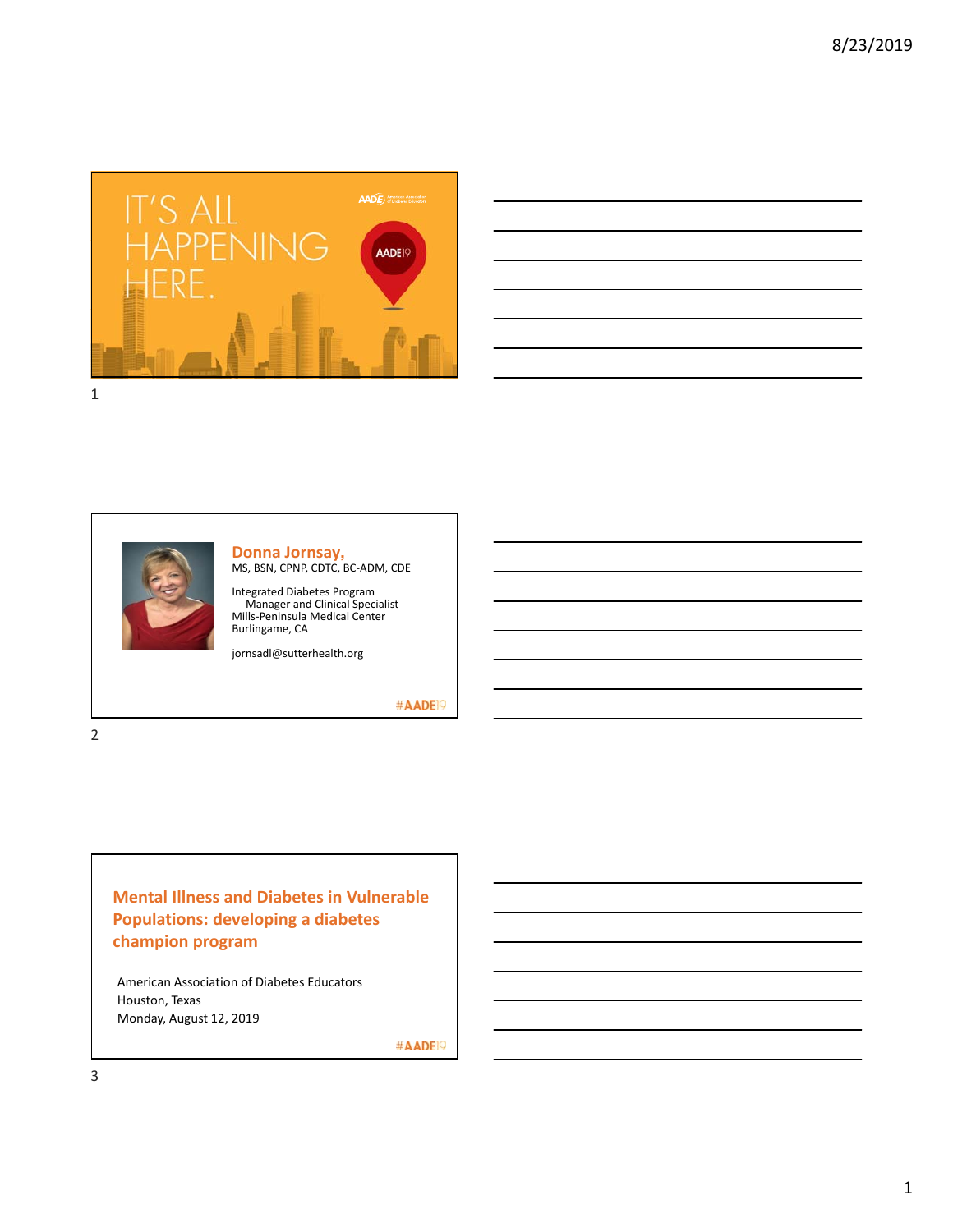## **Disclosure to Participants**

- Notice of Requirements For Successful Completion
	- Please refer to learning goals and objectives
	- Learners must attend the full activity and complete the evaluation in order to claim continuing education credit/hours
- Conflict of Interest (COI) and Financial Relationship Disclosures:
	- Speaker's Bureau: Astra Zeneca, Insulet
	- Advisory Board: BD
	- Stock Holder: Medtronic Diabetes

#AADE<sup>19</sup>

4

## **Objectives**

- Identify one risk factor for type 2 diabetes in people with serious mental illness.
- State one difference in a traditional diabetes champion program versus one for psychiatric nurses.

#AADE<sup>19</sup>

5

## **Introduction**

- Master's Project<br>• PN CDE at a text
- RN, CDE at a tertiary care hospital with an existing diabetes champion program (DCP) and an adjacent psychiatric hospital with no CDE or any diabetes resources.
- Identified sub‐optimal diabetes care and education for psychiatric patients transferred to my tertiary care hospital.
- Opportunity to improve outcomes in this vulnerable population by educating mental health nurses on diabetes care & education.
- 
- Chose a mentor from Nurs Educ at the affiliated psychiatric hospital. Started to look for some data to collect before I started an intervention.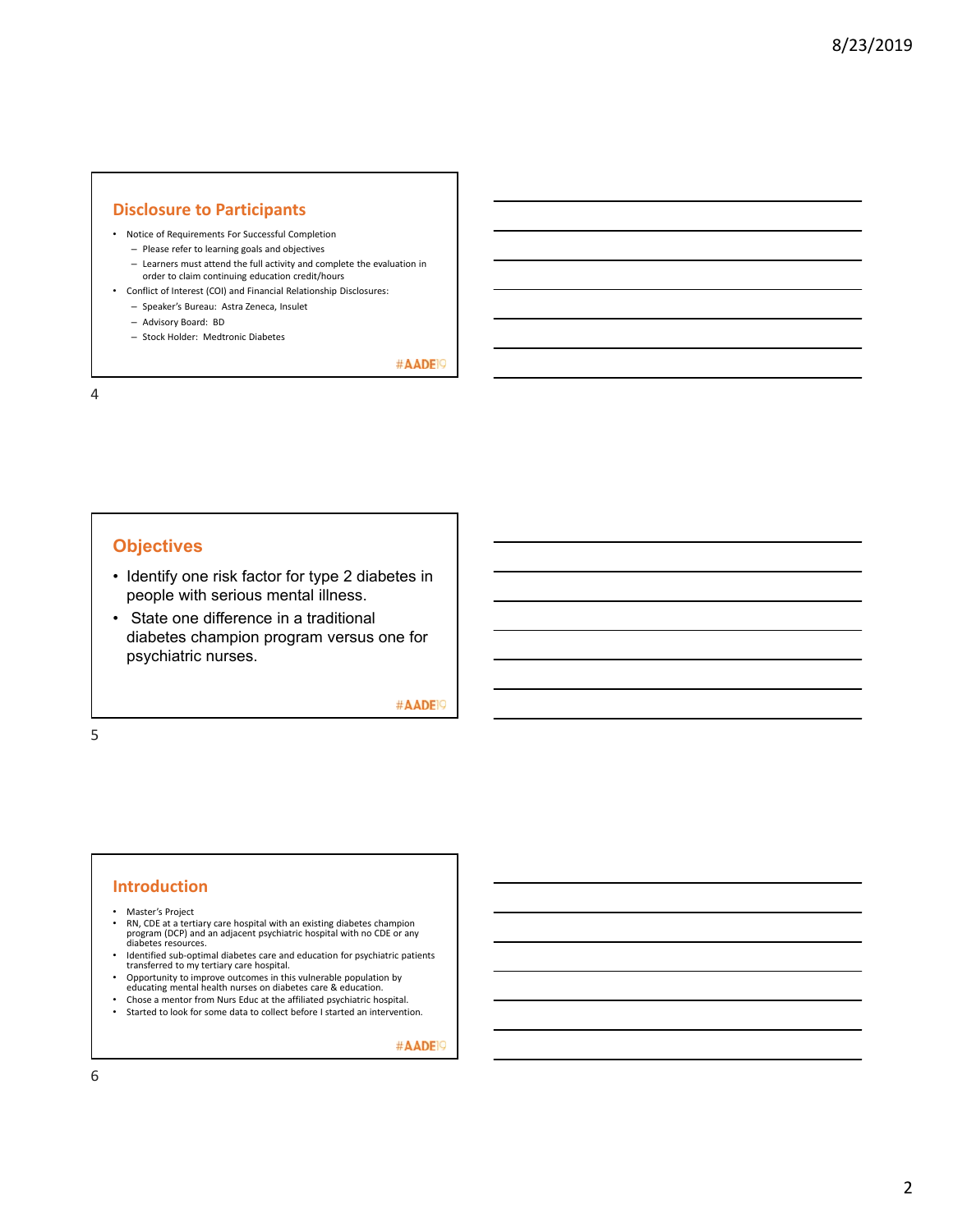## **What classifies as "mental illness?"**

- Refers collectively to all diagnosable mental disorders.
- Characterized by sustained, abnormal alterations in mood, thinking, or behavior w distress & impaired functioning.
- Accounts for more disability than any other illness including cancer and heart disease (WHO).
- Present in ¼ adults in U.S. and ½ over lifetime.

ves, W.C., et al. CDC, Morbidity and Mortality Weekly Report, September 2, 2011 / 60(03); 1-32.

• U.S. costs an estimated \$300 billion annually (2002, 2003).

#AADE<sup>1</sup>

7

## **Scope of the Problem**

- Multiple stakeholders
- High incidence of poor glucose control in psychiatric patients  $-78.8$  to 84.3% of pts had BG  $\geq 200$  mg/dL (spring '15)  $-13.4$  to 17% with BG  $\geq$  300 mg/dL
- DM and SMI are frequent co-morbidities
- Literature reports 8 to 17% of psychiatric patients have DM • Together impact life expectancy
- $-\sqrt{ }$  life expectancy by 20-25 years

```
De Hert, et.al., 2009, European Psychiatry, 24(6), 412-424;; McIntrye, et.al., 2005, Clinical Psychiatry, 17(2), 83-93. \#\mathsf{ADEP} O
```
8

#### **Literature on DCPs**

- **↓** in 30 day re‐admissions (Healy et al; Corl et al)
- **↓** in insulin errors (Jornsay & Garnett)
- **↑** in patient education (Spolett '93; Jornsay & Garnett)
- **↑** RN confidence and knowledge (Modic, et al)
- Improved in‐patient glycemia (Spolett '06**)**
- Improved case management (Welch et al)

#AADE<sup>1</sup> Healy, et al, 2014; Corl, et al, 2015; Jornsay & Garnett, 2014; Spolett, 1993; Modic, et al, 2014;

Spolett, 2006; Welch, 2010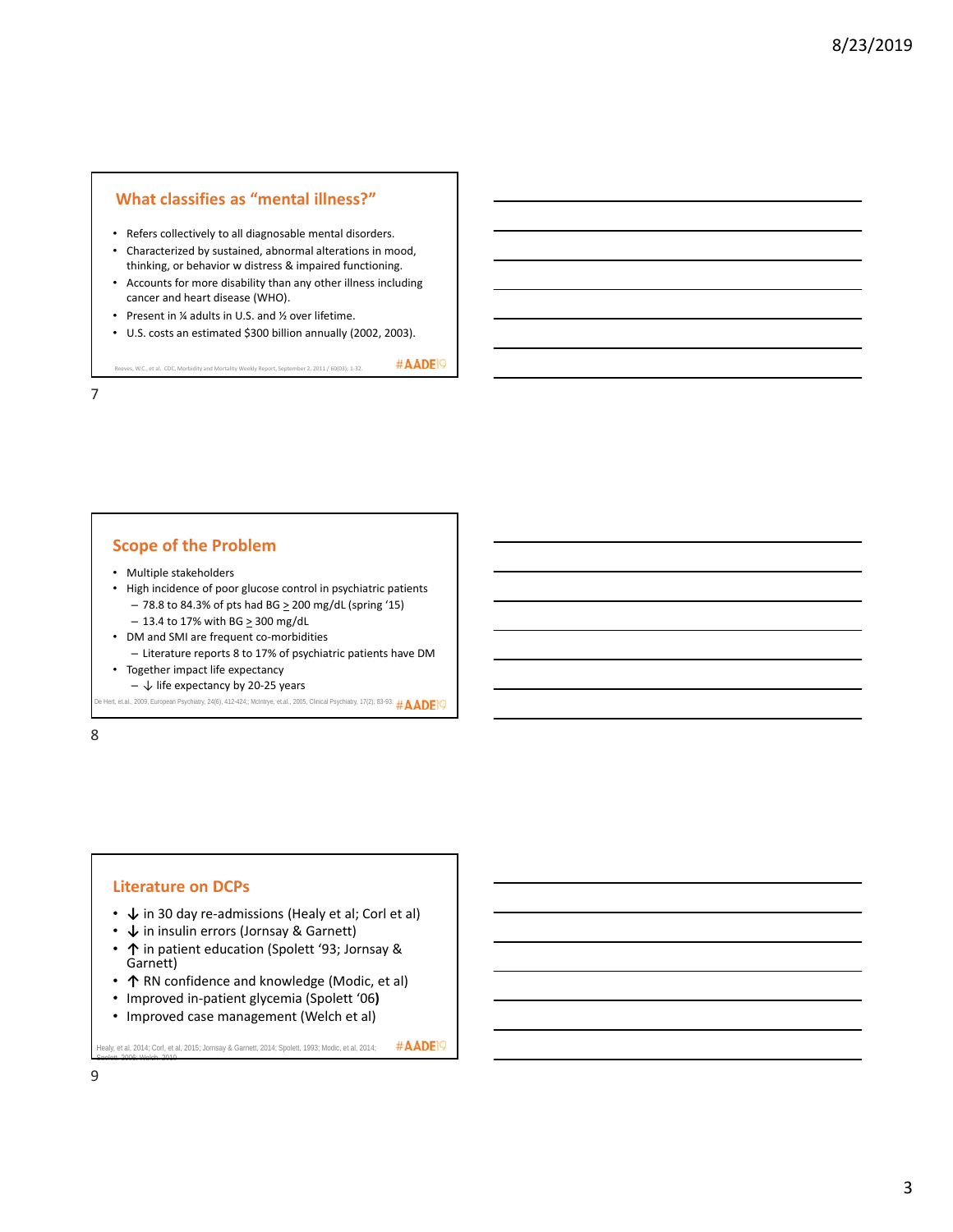### **Literature on DCPs for Psych RNs**

- None exists
- But, there is an increased call for nursing involvement in the management of medical co-morbidities
	- Wellness programs for patients with SMI (Chiverton et al)
	- DM Self management education (Lawless et al)
	- $-\bigarrow$  causes of premature mortality (Bradshaw & Pedley)
	- Patient centered medication adherence (Pyne et al)
	- Best practices for psychiatric patients (Sajatovic et al)

Chiverton et al, 2007; Lawless et al, 2016; Bradshaw & Pedley, 2012; Pyne et al, 2013; Sajatovic, 2014

10

## **Theoretical Program Basis**

#### • **Jean Watson's Theory of Caring**

- Dr. Watson worked as a psychiatric RN
- Her view of a human being as "valued person …to be cared for, respected, nurtured, understood and assisted"
- Given the marginalization of people w SMI, Watson's *actual caring occasion* promotes RN/patient relationship

#### • **Patricia Benner's Novice to Expert**

Watson, J. (1988); Benner, P. (1984)

– DM Champion info and skills sequentially built week by week

#AADE<sup>1</sup>

#AADE<sup>19</sup>

11

## **Program Design**

- Program design based on the educational research of Trivette and colleagues
	- Total enrollment < 30 people
	- Program education on multiple occasions
	- Total number of hours >10
- Chose 15 hours‐total CEUs needed to sit for CDE exam

Trivette, et al (2009) Research Brief, 3(1), 1‐33.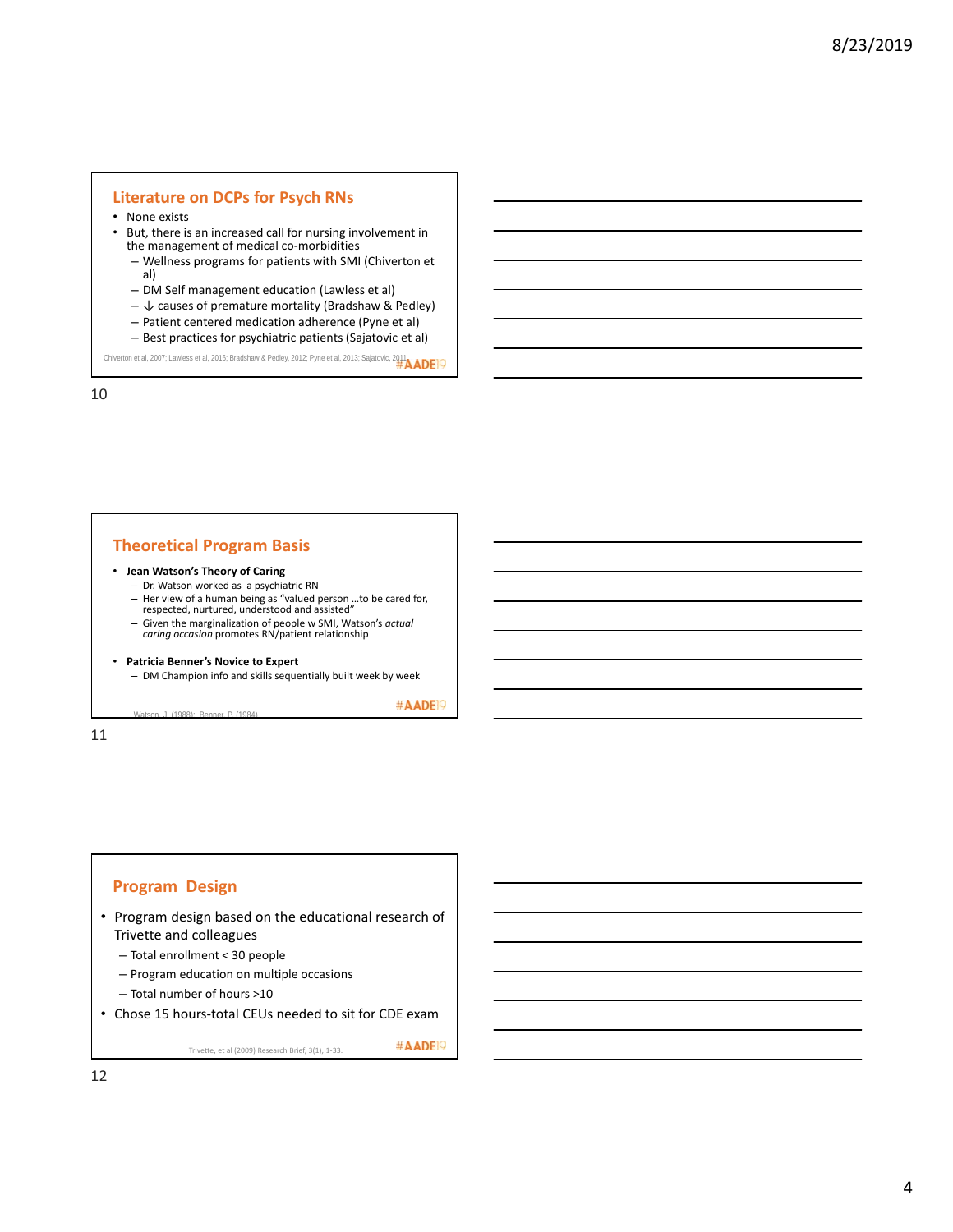# **Curriculum Design**

- Based on American Association of Diabetes Educators (AADE) 7 healthy behaviors
- Designed to bridge the transition to out‐patient diabetes and mental health care
- Skill/concept taught to RN was to be taught to a patient before the next class
- Discussion of how this teaching went at the beginning of each class #AADE<sup>19</sup>

Haas, et al, 2013; Shivastava, et al, 2013

13

## **Curriculum**

- Nine classes in total, each 90 minutes long
- Each class had:
	- An initial discussion of how their teaching went
	- A didactic portion related to the topic
	- A hands‐on portion also related to the topic

#AADE<sup>19</sup>

14

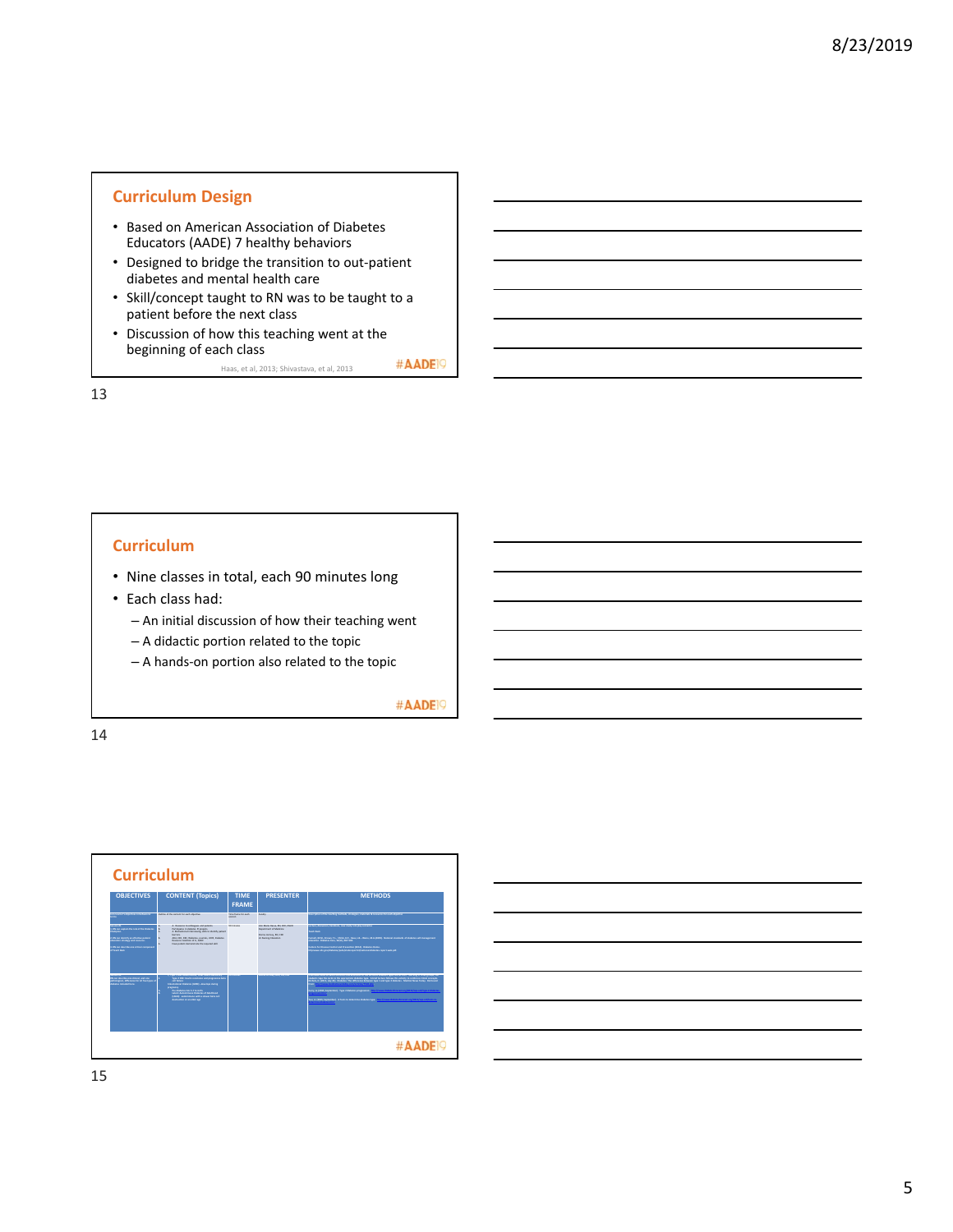## **Curriculum**

- **Session 1: Patient Education**
	- DC can explain the role of the Diabetes Champion.
	- DC can identify an effective patient education strategy and resource
	- DC can describe one critical component of Teach Back
	- DCs teach one another any skill and then present to the group what they learned from this experience.

#AADE<sup>19</sup>

16



- 
- 
- Pre-Diabetes the various diabetes types
- LADA
- GDM

#AADE<sup>19</sup>

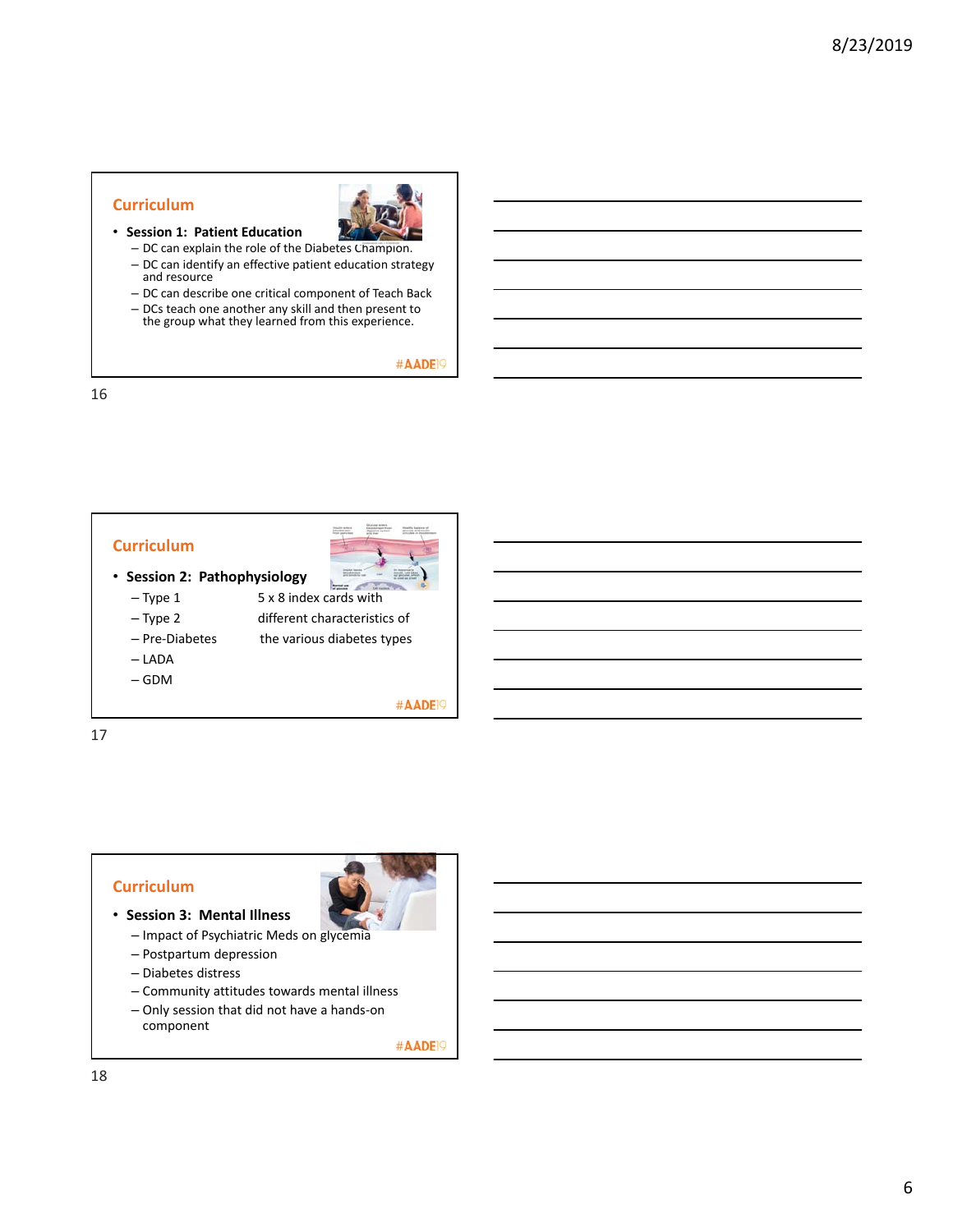## **Curriculum**

- **Session 4: Medical Nutrition Therapy & Exercise** – Plate method
	- Carb counting

– 150 minutes/week with no more than 2 days off



19

## **Curriculum**

- **Session 5: Blood Glucose Monitoring**
	- Blood glucose targets
	- Need to individualize



- DCs given a meter and check their own glucose
- Alternative site testing/CGMs

#AADE<sup>19</sup>

#AADE<sup>19</sup>

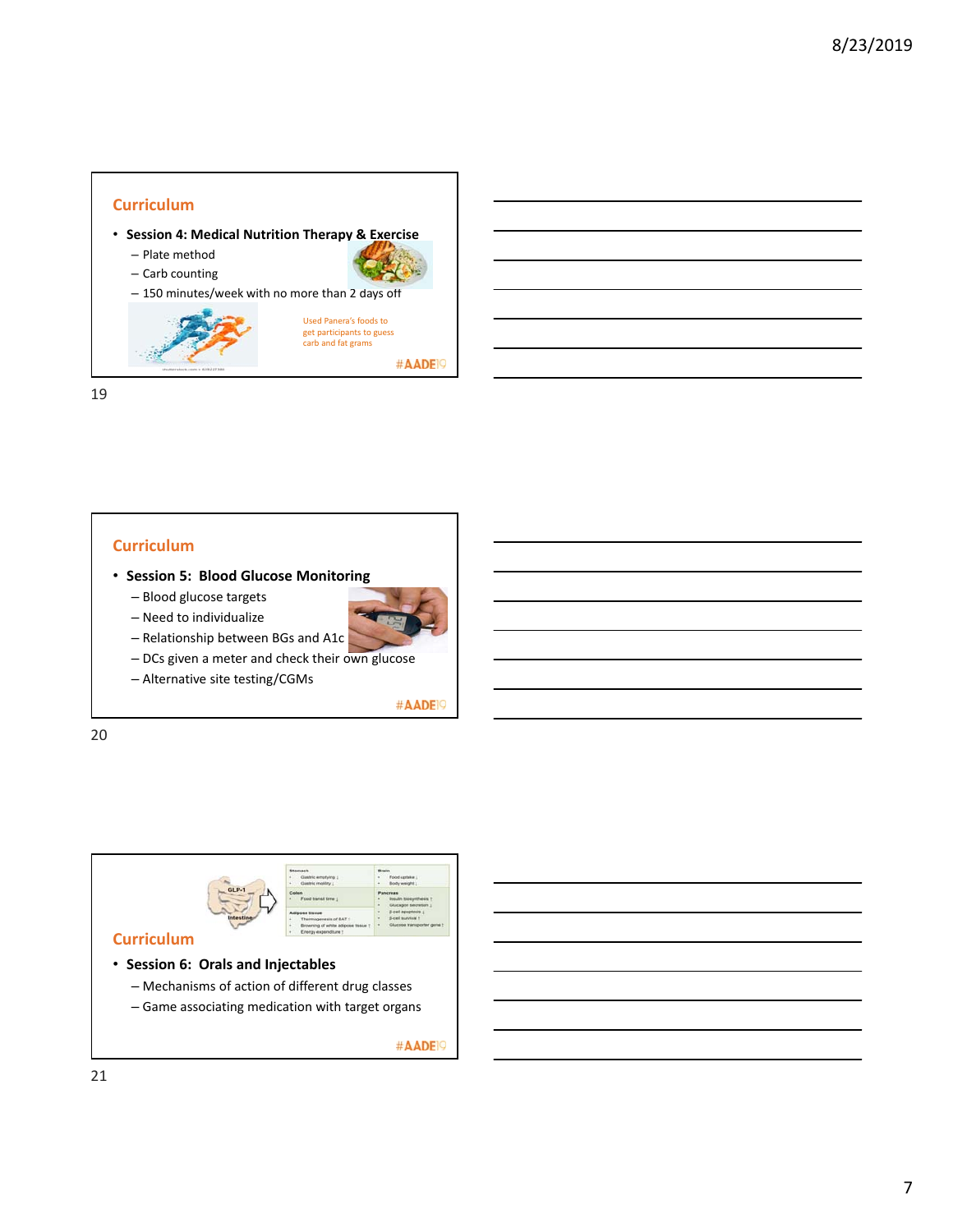# **Curriculum**



- **Session 7: Insulins and Hypoglycemia**
	- Onset, peak and duration of all
	- Different insulin concentrations – How to teach the insulin pen



#AADE<sup>19</sup>

- Self injection to understand patient anxiety
- Team activity: arrange insulin by fastest to slowest



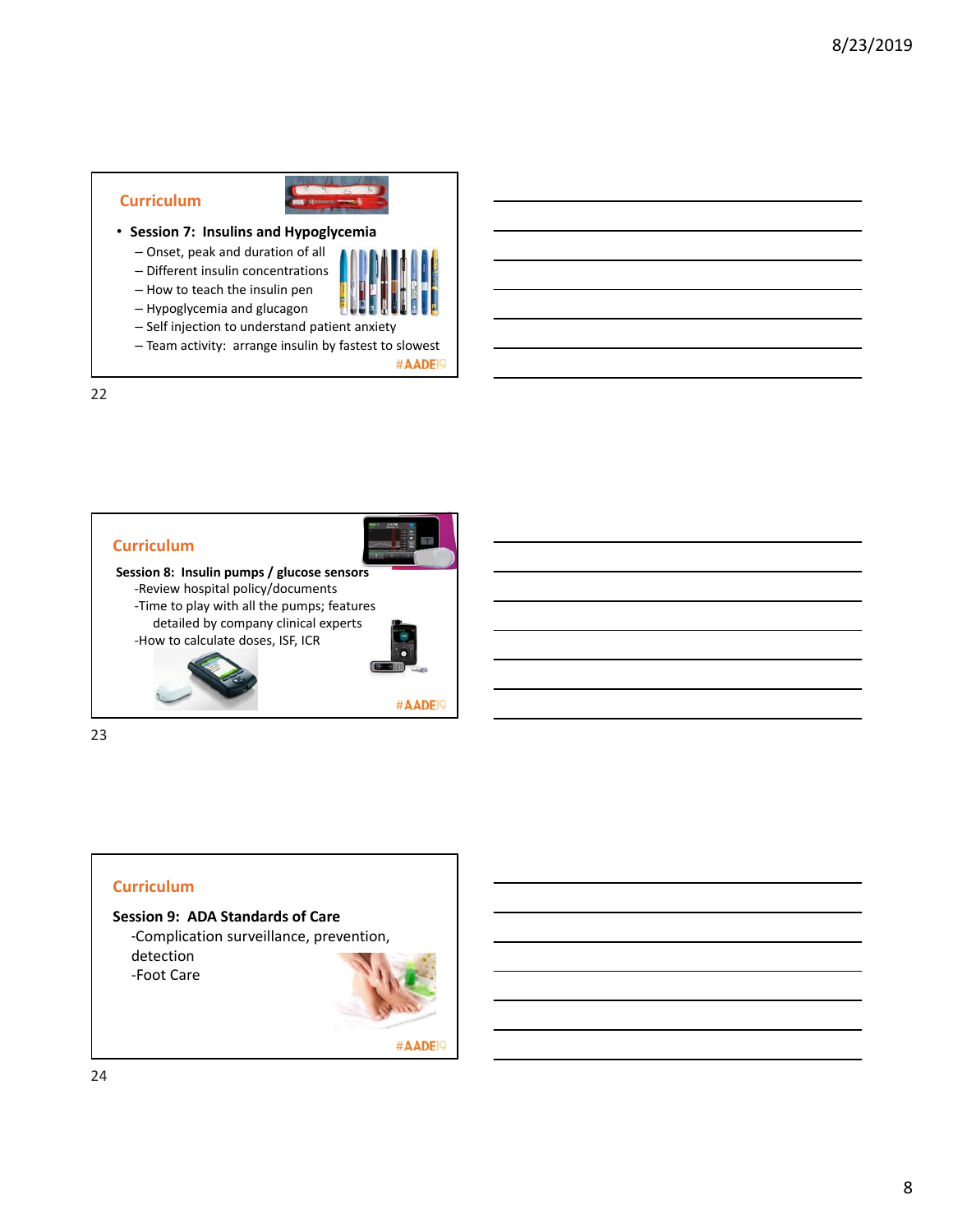## **Program Outcomes**

- To educate and develop a multidisciplinary group of diabetes champions (DCs)
- DC Roles:
	- Direct patient and family diabetes education
	- Staff Education
	- Performance improvement projects around diabetes

#AADE<sup>19</sup>

25

## **Program Outcomes, con't**

- DC Evaluation:
	- Competency assessment for teaching blood glucose monitoring
	- Competency assessment for teaching insulin pen techniques
	- Pre to post test score comparison
		- Passing grade of 85% or greater

#AADE<sup>19</sup>

26

## **Program Analysis**

- Program Evaluation: 4.8 on a scale of 5
- All DCs demonstrated competency in teaching blood glucose monitoring and insulin pen use
- DC pre- to post-test scores:
	- Pre‐test average of 39.3%; range 21‐54%
	- Post‐test average of 90.7%; range 75 to 98%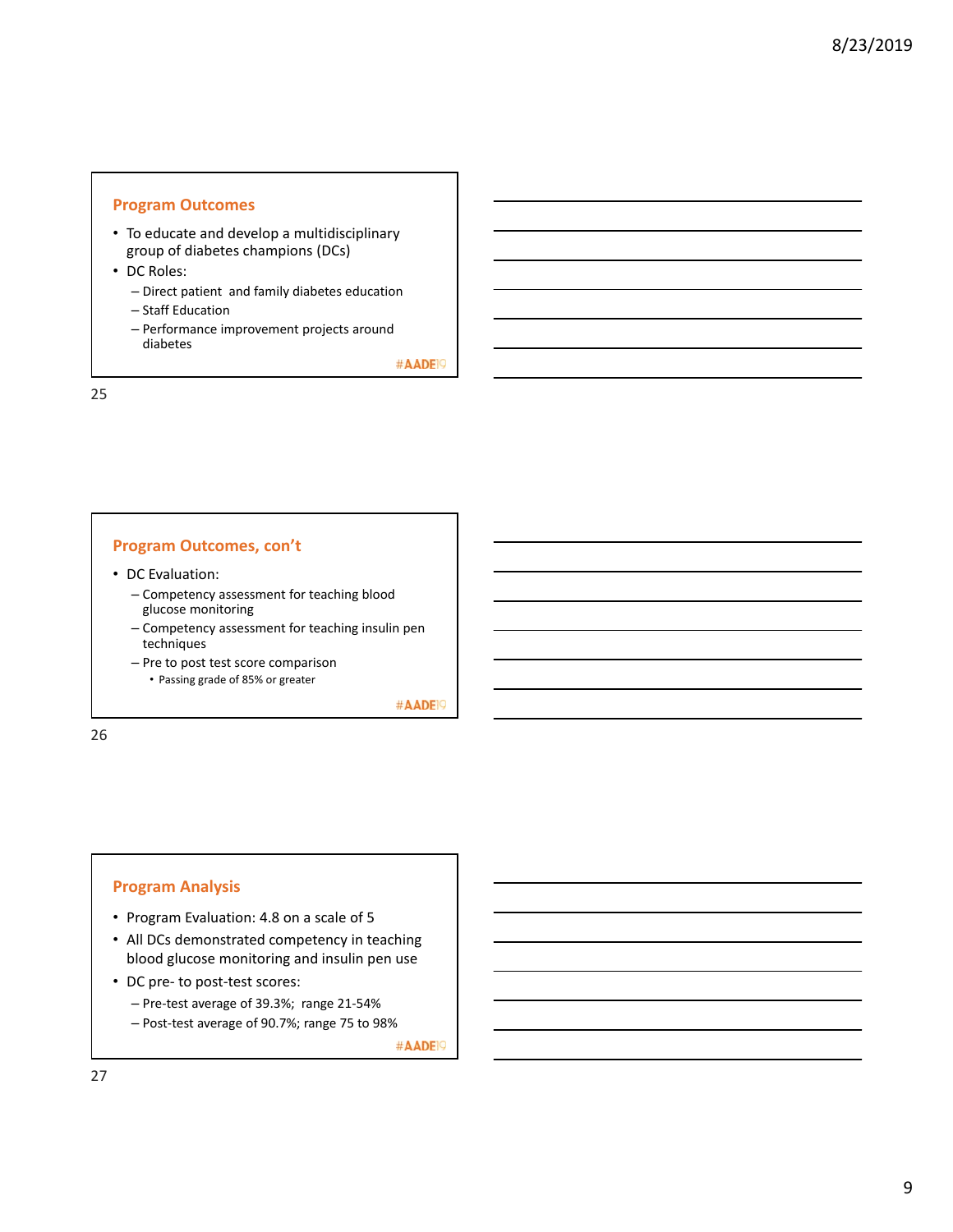## **Program Analysis, con't**

- Long‐term Goals:
	- **↑** in patient education
	- **↓** in blood glucose values
	- **↓** in transfers to the tertiary care hospital for BG control
	- A full‐time CDE position in the psychiatric hospital

#AADE<sup>19</sup>

28

# **Program Analysis: Unintended Program Outcomes**

- Quarterly rotation of hospitalist coverage for medical problems in the psychiatric hospital
- Funding for a part‐time CDE position was obtained
- Proposal for a FT CDE; transfer to tertiary care hospital and BG data for Apr‐June 2016 included in proposal
- DC monthly Journal Club–first one was held 4‐14‐16.
- Full time CDE was hired 8 months later and she continues this work

#AADE<sup>19</sup>

29

# Graduation

- 18 nurses and 1 dietitian completed this program
- They are a multi-ethnic group of champions – in NYS 90% of CDEs are Caucasian
- 47 % of DCs speak a 2<sup>nd</sup> language – Only 17% of NYS CDEs speak a second language
- DCs pinned as a sign of their success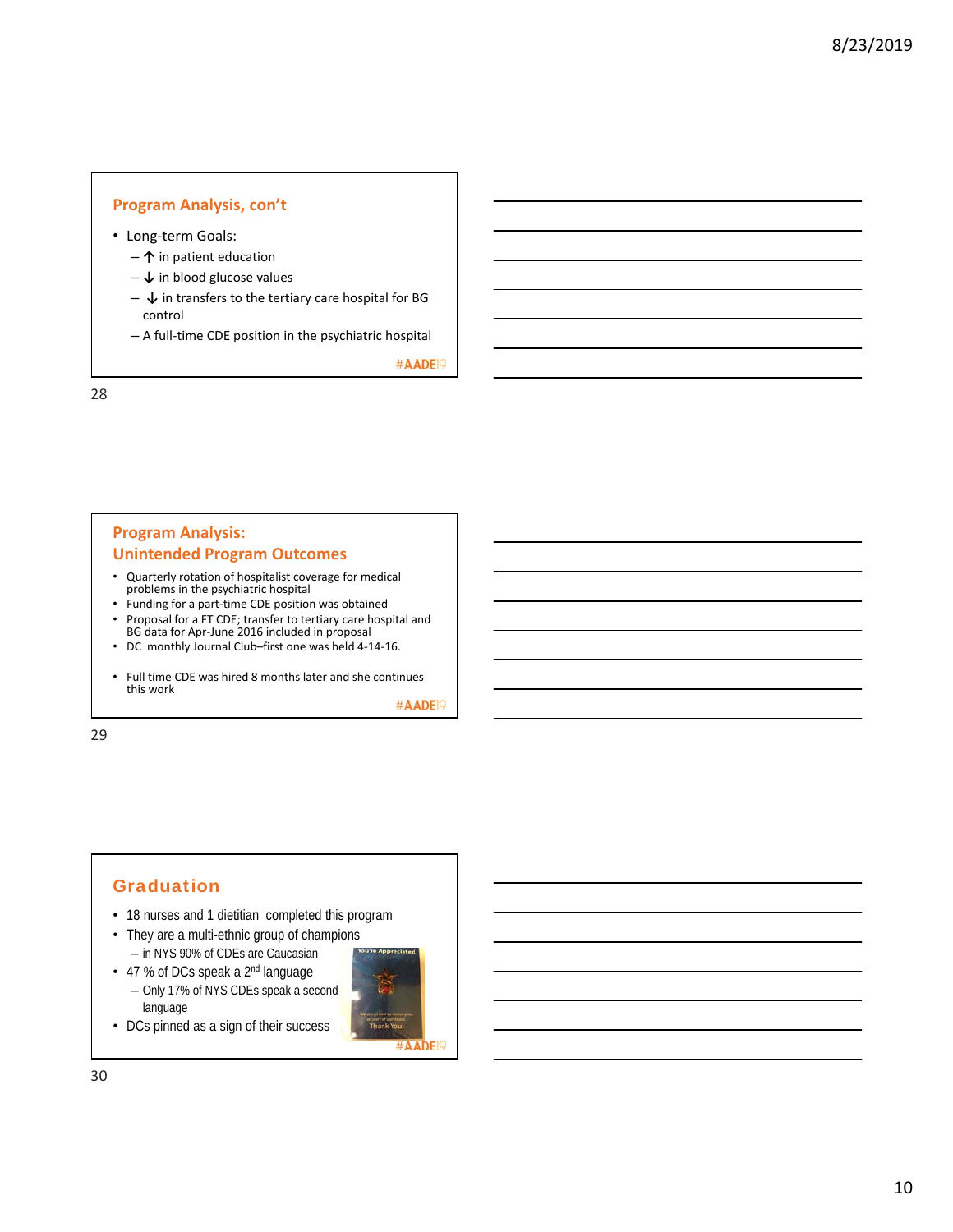

31

## **My Learner Outcomes**

- The post test scores and the participant evaluations let me know my teaching was effective.
- Personally, designing a curriculum and evaluation methods was very rewarding.
- My leadership & communication skills were enhanced

#AADE<sup>19</sup>

32

## **My Learner Outcomes, con't**

- DCs comments:
- "I loved the interactive exercises—these really drove home the teaching";
- "I never believed I could test my own blood glucose";
- "You made diabetes come alive for me";
- "Wow, I was so, so nervous before I gave a shot, and it didn't even hurt".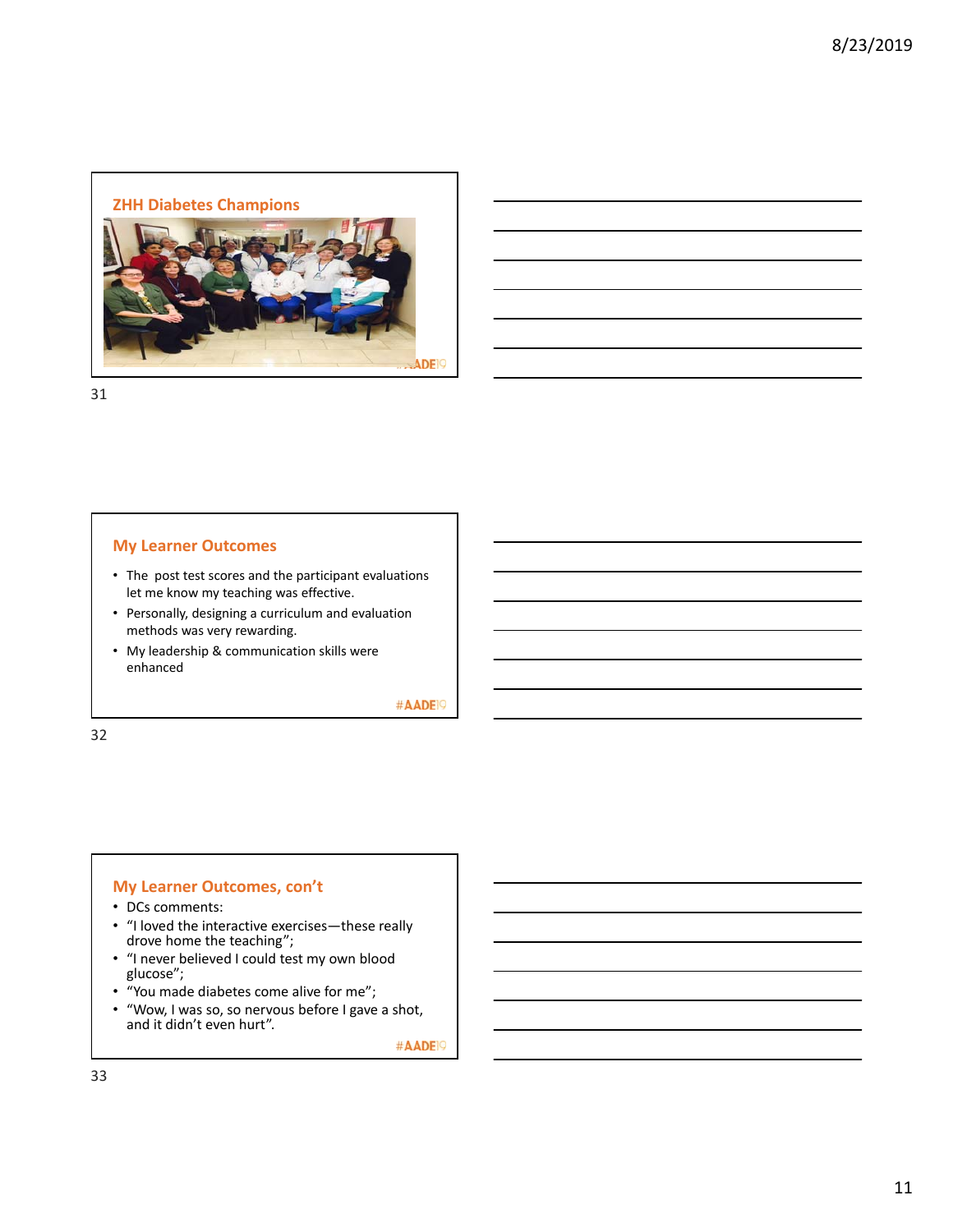#### **Thank you, thank you, thank you…**

- Dr. Patricia Bitar, for your direction, feedback and encouragement,
- Dr. Robin DeWald, for your early direction and approval of my idea,
- Dr. Nataliya Shaforost, for your friendship, and guidance with scaling back my ideas,
- Maira Barnes, MS, RN‐BC, CNE for your mentorship, support and understanding of what it means to live with serious mental illness.
- And last but never least…
- Ann Marie Hasse, MSN, RN, CDE for teaching and developing the program with me…

#AADE<sup>19</sup>

34

## **Leadership Role**

- Identified the problem and lack of appropriate education and care for this underserved population
- This started a conversation in senior leadership
- The DCP became one piece of a bigger solution
- Inter‐professional collaboration was key
- Letting the division chief know what I was doing and why
- Communicating to nursing leadership at tertiary care hospital and at psychiatric hospital

#AADE<sup>1</sup>

35

#### **Leadership Role, con't**

- This project highlights AADE's new vision for our profession, PROJECT VISION
- As CDEs, WE are diabetes experts and we need to get ourselves to the table(s) to:
	- ‐advocate for people living with diabetes,
	- to advocate for changes in the way(s) we deliver care
	- Increase our population health efforts